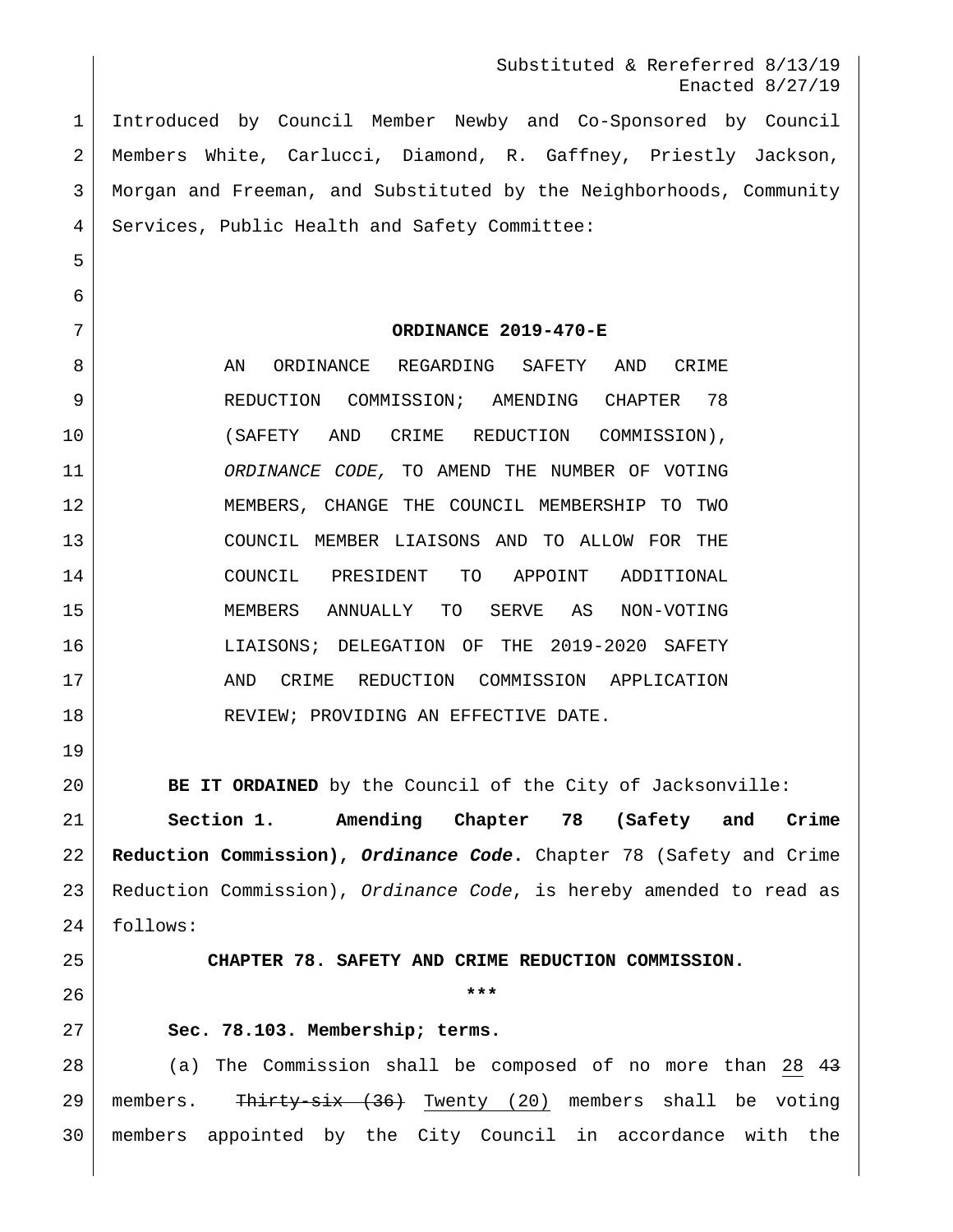#### Substituted & Rereferred 8/13/19

 following requirements. Voting members shall be a resident of the 2 City of Jacksonville or have substantial business interests within the City (either employed by a business located in the City or volunteer, affiliate or serve on the board for an organization whose principal place of business is Jacksonville). Voting members shall serve staggered two-year terms, commencing July 1, but shall serve until their successors are appointed and confirmed. Of the 8 | initial appointments, <del>18</del> 10 voting members shall serve for one year 9 | terms, and 18 10 voting members shall serve for two year terms; but appointments to fill vacancies for partial terms (less than 50% of a full term) and initial appointments under the preceding sentence for less than two years shall not be deemed to be full terms. No voting member shall serve more than two full consecutive terms. Voting members appointed pursuant to this paragraph (a) shall serve at the pleasure of the Council and may be removed at any time by 16 the Council.

17 (b) Additionally, <del>one member of</del> two City Council Members 18 | shall be appointed each year by the Council President as liaisons, and shall also be non-voting members. The term for the City Council member shall be a one (1) year term, but the Council President may appoint a City Council member for an additional 22 consecutive one (1) year term.

 (c) Six (6) additional members shall be non-voting liaison members and designated as follows:

25 (1) A representative from the Mayor's Office; (2) A representative from the Jacksonville Sheriff's Office; 27 (3) A representative from the State Attorney's Office; (4) A representative from the Public Defender's Office; (5) A representative from the Kid's Hope Alliance; and (6) A representative from the Duval County Public Schools. Liaisons shall be designated by their organization to serve

 $- 2 -$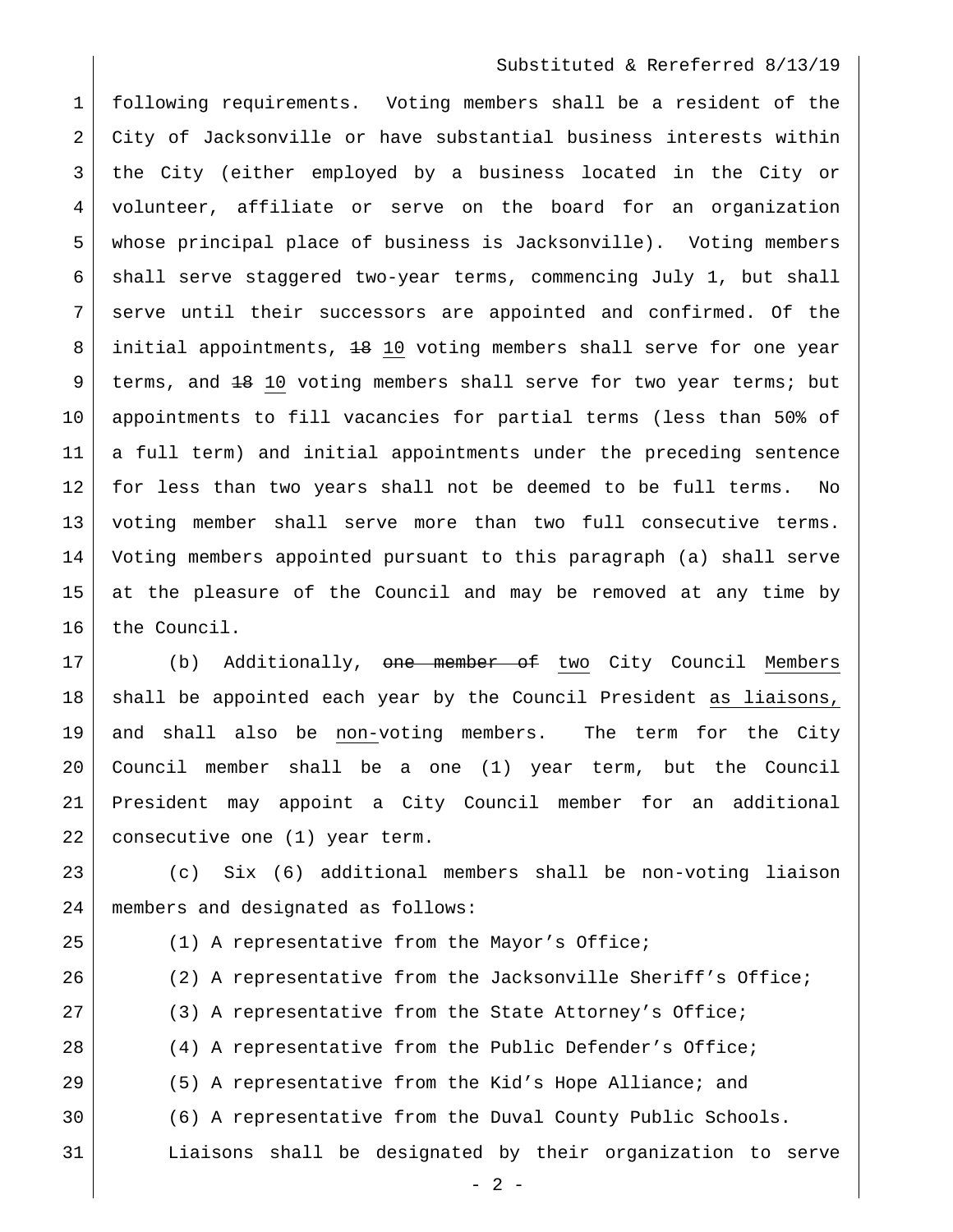Substituted & Rereferred 8/13/19

 either annually or for two-year increments. The Council President may appoint additional members annually to serve as non-voting liaisons such as youth representatives, victim advocate representatives or other persons with subject matter expertise that 5 can assist the Commission.

## **Sec. 78.104. Organization; administrative support.**

 (a) *Officers.* The Council President shall select the initial chairperson of the Commission from among its members to serve for a one-year term commencing on July 1. Thereafter, the Commission shall select from its membership a chairperson from among its members to serve for a one year term commencing each July 1. Each year the Council President shall select the vice- chairperson, who shall be the City Council member appointed by the Council President. The chairperson shall serve no more than 2 consecutive one year terms. The Commission may create and fill such other offices as it may deem necessary or desirable. The Commission, through its chair, may also create subcommittees to 18 study certain matters or topics in greater detail.

 (b) *Rules of procedure***.** The Commission shall establish rules of procedure necessary to its governing and the conduct of its affairs, consistent with the applicable provisions of the Ordinance Code.

 (c) *Voting; quorum.* All decisions and recommendations of the Commission shall require a concurring vote of a majority of the 25 voting members present. Nineteen (19) Eleven (11) voting members shall constitute a quorum. Tie votes shall result in the subject agenda item being continued to the next meeting of the Commission.

**\*\*\***

 **Section 2. Delegation of the 2019-2020 Safety and Crime Reduction Commission Application Review.** At a noticed meeting on August 1, 2019, Council president Wilson requested that Council

- 3 -